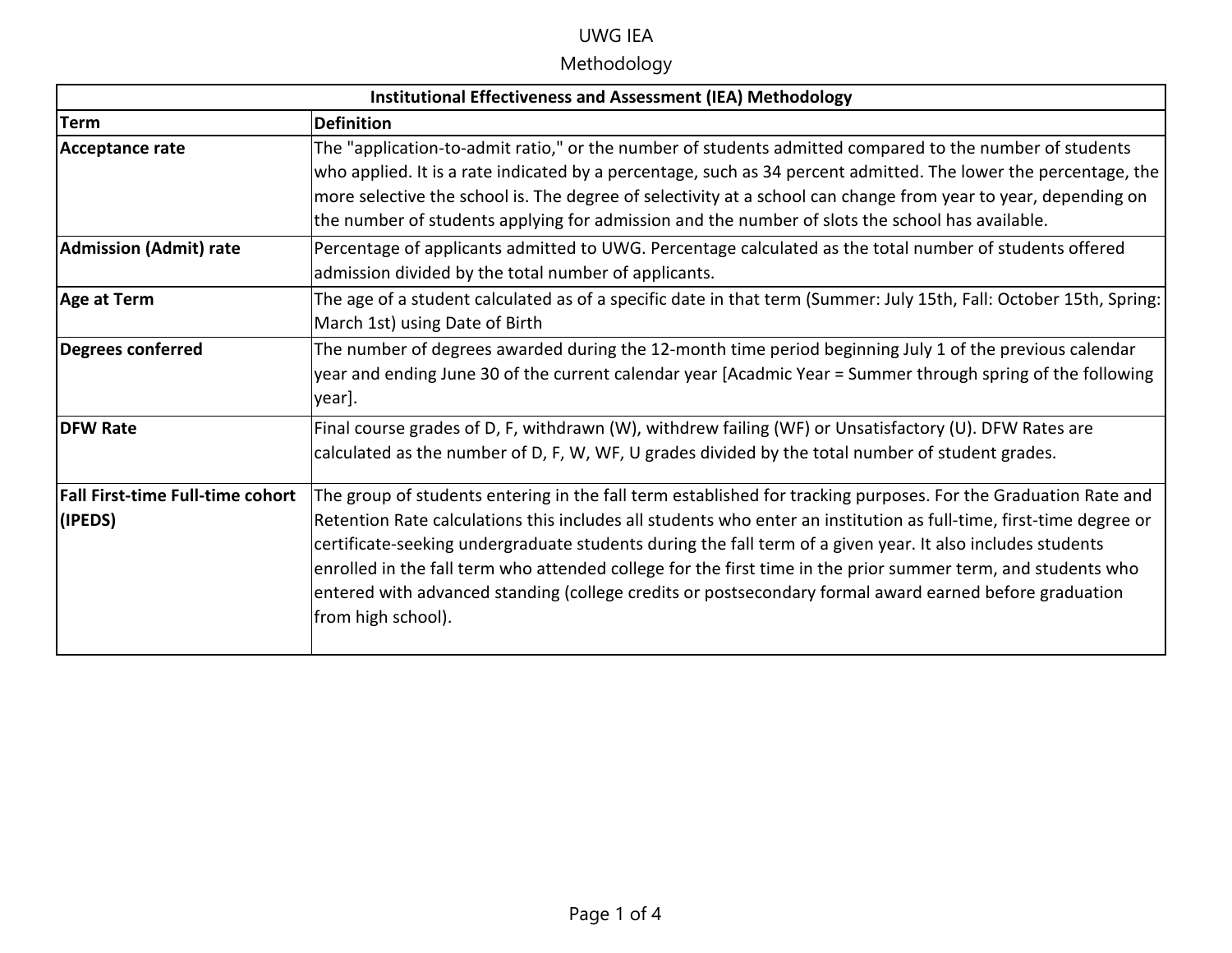# UWG IEA

Methodology

| <b>Full-time equivalent (FTE -</b> | IPEDS data products currently have two calculations of FTE students, one using fall student headcounts and the    |
|------------------------------------|-------------------------------------------------------------------------------------------------------------------|
| <b>IPEDS</b> )                     | other using 12-month instructional activity. These are separate from the USG and standard student FTE             |
|                                    | definition already indicated.                                                                                     |
|                                    | Calculation of FTE students (using fall student headcounts) - The number of FTE students is calculated based      |
|                                    | on fall student headcounts as reported by the institution on the IPEDS Enrollment (EF) component (Part A). The    |
|                                    | full-time equivalent (headcount) of the institution's part-time enrollment is estimated by multiplying the        |
|                                    | factors noted below times the part-time headcount. These are then added to the full-time enrollment               |
|                                    | headcounts to obtain an FTE for all students enrolled in the fall. This formula is used to produce an FTE that is |
|                                    | used annually in the Digest of Education Statistics.                                                              |
|                                    | Part-time undergraduate enrollment                                                                                |
|                                    | Public 4-year (.403543)                                                                                           |
|                                    | Private (not-for-profit and for-profit) 4-year (.392857)                                                          |
|                                    | Public 2-year and <2-year (.335737)                                                                               |
|                                    | All other institutions (.397058)                                                                                  |
|                                    | Part-time graduate enrollment                                                                                     |
|                                    | Public 4-year (.361702)                                                                                           |
|                                    | Private (not-for-profit and for-profit) 4-year (.382059)                                                          |
|                                    | Calculation of FTE students (using instructional activity) - The number of FTE students is calculated based on    |
|                                    | the credit and/or contact hours reported by the institution on the IPEDS 12-month enrollment (E12)                |
|                                    | component and the institution's calendar system, as reported on the IC Header component. Semester -               |
|                                    | Enrollment level (one FTE over 12-month period)                                                                   |
|                                    | -Undergraduate 30 credit hours                                                                                    |
|                                    | -Graduate 24 credit hours                                                                                         |
|                                    |                                                                                                                   |
|                                    |                                                                                                                   |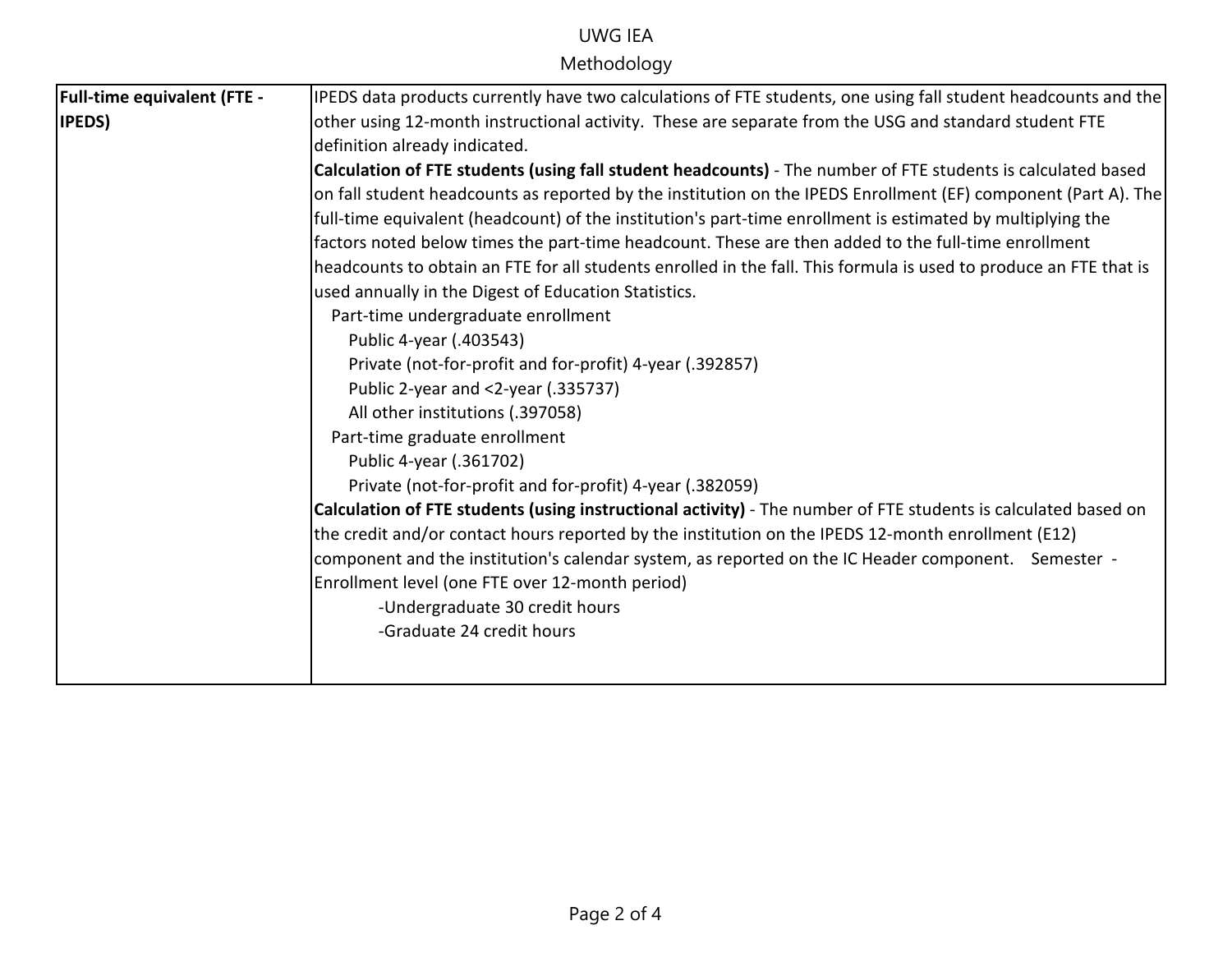### UWG IEA Methodology

| Undergraduate FTE                                                                                                                                                                                                                                                         |
|---------------------------------------------------------------------------------------------------------------------------------------------------------------------------------------------------------------------------------------------------------------------------|
| Count each full-time student as 1 (where full-time is defined as attempting 12 or more hours, with Student<br>Level less than 60); count all hours enrolled for the remaining undergraduates and divide those hours by 12;                                                |
| add the two numbers together.                                                                                                                                                                                                                                             |
| <b>Graduate and Professional FTE</b>                                                                                                                                                                                                                                      |
| Count each full-time student as 1 (where full-time is defined as attempting 9 or more hours, with Student Level                                                                                                                                                           |
| 60 or greater); count all hours enrolled for the remaining graduate and professionalstudents and divide those<br>hours by 9; add the two numbers together.                                                                                                                |
| Add Undergraduate FTE and Graduate/Professional FTE to get the total FTE.                                                                                                                                                                                                 |
| FTE definition set by the Board of Regents (Total full-time undergraduate students taking 12 or more hours +<br>total full-time graduate students taking 9 or more hours) + (Total part-time undergraduate credit hours/12 +<br>total part-time graduate credit hours/9). |
| A numerical designator for an appointment based on 100% for full time. An FTE for a full-time employee is                                                                                                                                                                 |
| $\vert$ 1.00. Full-time equivalent (FTE) for employees is the amount of hours budgeted for a position. A position                                                                                                                                                         |
| budgeted for 80 hours in a bi-weekly pay period would be 1 FTE; a position budgeted for 40 hours in a bi-                                                                                                                                                                 |
| weekly pay period would be .5 FTE. Total annual hours used in general calculations for full-time staff employee<br>is 2080 hours.                                                                                                                                         |
| The full-time equivalent (FTE) of students is a single value providing a meaningful combination of full time and                                                                                                                                                          |
| part time students. There are two standard calculations of FTE students used for most institutional reporting,<br>one using fall student headcounts (full-time + 1/3 part-time) and the other using instructional activity ((UG<br>SCH/15) + (GR SCH/12)).                |
| UWG calculates GPA by dividing the total amount of grade points by the total amount of hours attempted.                                                                                                                                                                   |
| Grade points are assigned to credit hours attempted according to the grade earned. In a 4 point system,                                                                                                                                                                   |
| $A=4.0$ , B=3.0, C=2.0, D=1.0, F/W=0. Multiply the grade points by the number of credits for the class/grade, then                                                                                                                                                        |
| divide by the total number of attempted credit hours. average of all grades for all courses attempted at West<br>Georgia adjusted by any graduation forgiveness policies in place in the catalog used to determine degree                                                 |
| requirements                                                                                                                                                                                                                                                              |
|                                                                                                                                                                                                                                                                           |